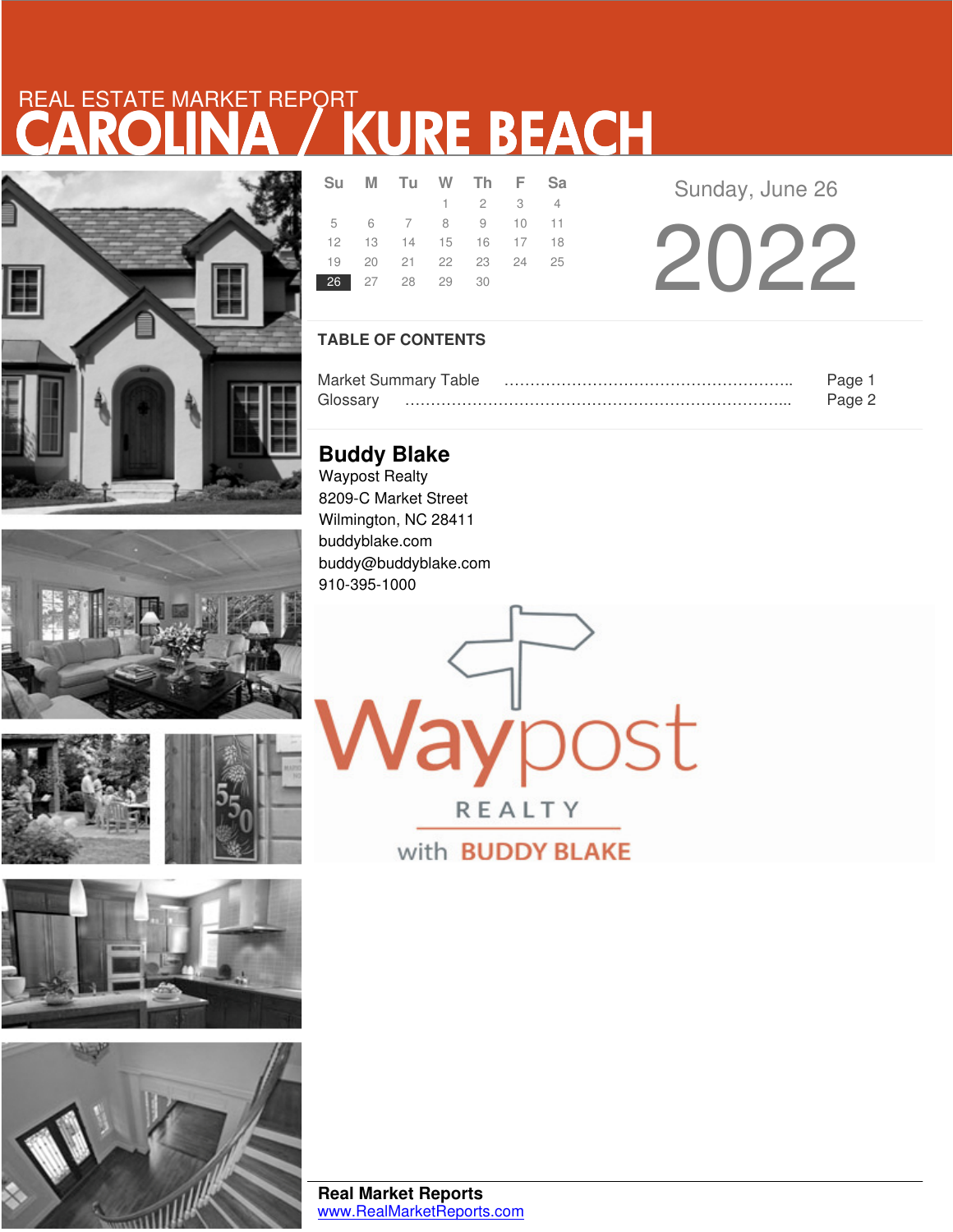# REAL ESTATE MARKET REPORT<br>CAROLINA / KURE BEACH

# Sunday, June 26, 2022

# Buddy Blake

buddy@buddyblake.com Waypost Realty 910-395-1000

|                                                                    | <b>MARKET SUMMARY TABLE</b>       |                                 |                                    | 64 PENDING <sup>[2]</sup>              |                 |                      |                                 | 55 OFF-MARKET (last 6 mos) <sup>[3]</sup> |                  |                                    |                                         | <b>ABSORPTION RATE</b><br>(months of inventory) |                                 |                               |              |
|--------------------------------------------------------------------|-----------------------------------|---------------------------------|------------------------------------|----------------------------------------|-----------------|----------------------|---------------------------------|-------------------------------------------|------------------|------------------------------------|-----------------------------------------|-------------------------------------------------|---------------------------------|-------------------------------|--------------|
| $A = Average Value$<br>$M = Median Value$<br>$N/A = Not Available$ |                                   |                                 |                                    | <b>94 ACTIVE [1]</b>                   |                 |                      |                                 | $330$ SOLD/CLOSED (last 6 months) [4]     |                  |                                    |                                         |                                                 |                                 |                               |              |
| Low                                                                | <b>Price Range</b><br><b>High</b> | <b>Num</b><br>#                 | <b>Days</b><br>on<br><b>Market</b> | <b>Current</b><br>List<br><b>Price</b> | <b>Num</b><br># | Pend<br><b>Ratio</b> | <b>Num</b><br>#                 | <b>Num</b><br>$\#$                        |                  | <b>Days</b><br>on<br><b>Market</b> | <b>Original</b><br>List<br><b>Price</b> | <b>Final</b><br>List<br><b>Price</b>            | Sold/<br>Closed<br><b>Price</b> | List-<br><b>Sale</b><br>Ratio | Est.<br>Mos. |
| \$0                                                                | \$199,999                         | $\overline{0}$                  |                                    |                                        | $\theta$        |                      | $\theta$                        | 1                                         | A<br>${\sf M}$   |                                    | \$174,900<br>\$<br>174,900              | \$174,900<br>\$174,900                          | \$190,000<br>\$190,000          | 109%<br>109%                  | N/A          |
| \$200,000                                                          | \$399,999                         | 8                               | 36<br>A<br>28<br>M                 | \$372,174<br>\$372,498                 | 4               | 33%                  | 5                               | 77                                        | Α<br>M           | 20<br>$\overline{7}$               | \$338,794<br>\$345,000                  | \$337,026<br>\$335,000                          | \$327,923<br>\$330,000          | 97%<br>99%                    | 0.6          |
| \$400,000                                                          | \$599,999                         | 26                              | 25<br>Α<br>15<br>M                 | \$513,823<br>499,450<br>\$             | 14              | 35%                  | 11                              | 116                                       | Α<br>M           | 27<br>5                            | \$<br>492,432<br>499,450<br>\$          | \$486,775<br>\$499,000                          | \$493,422 101%<br>500,000<br>\$ | 100%                          | 1.3          |
| \$600,000                                                          | \$799,999                         | 22                              | 36<br>A<br>24<br>M                 | \$723,368<br>\$ 707,500                | 22              | 50%                  | 10                              | 75                                        | A<br>M           | 29<br>$6\phantom{1}6$              | \$674,962<br>\$675,000                  | \$673,294<br>\$674,900                          | 674,432<br>\$<br>\$665,000      | 100%<br>99%                   | 1.8          |
| \$800,000                                                          | \$999,999                         | 18                              | 65<br>Α<br>62<br>M                 | 909,586<br>\$<br>912,450<br>\$         | 13              | 42%                  | 8                               | 33                                        | Α<br>M           | 42<br>12                           | 886,054<br>\$<br>\$ 874,900             | \$ 887,963<br>\$862,500                         | \$ 875,430<br>\$850,000         | 99%<br>99%                    | 3.3          |
| \$1,000,000                                                        | \$1,199,999                       | 5                               | 69<br>A<br>53<br>M                 | \$1,126,000<br>\$1,100,000             | 5               | 50%                  | 9                               | 11                                        | $\mathsf A$<br>M | 16<br>19                           | \$1,116,255<br>\$1,150,000              | \$1,109,436<br>\$1,100,000                      | \$1,094,364<br>\$1,090,000      | 99%<br>99%                    | 2.7          |
| \$1,200,000                                                        | \$1,399,999                       | 9                               | 61<br>Α<br>46<br>M                 | \$1,297,211<br>\$1,290,000             | 3               | 25%                  | 7                               | 10                                        | A<br>M           | 29<br>8                            | \$1,280,046<br>\$1,285,000              | \$1,285,046<br>\$1,285,000                      | \$1,269,596<br>\$1,261,250      | 99%<br>98%                    | 5.4          |
| \$1,400,000                                                        | \$1,599,999                       | $\overline{2}$                  | 48<br>A<br>48<br>M                 | \$1,500,000<br>\$1,500,000             | $\overline{2}$  | 50%                  | $\overline{2}$                  | 3                                         | A<br>M           | 32<br>26                           | \$1,549,667<br>\$1,450,000              | \$1,549,667<br>\$1,450,000                      | \$1,416,667<br>\$1,420,000      | 91%<br>98%                    | 4            |
| \$1,600,000                                                        | \$1,799,999                       | $\overline{2}$                  | 218<br>Α<br>218<br>M               | \$1,649,950<br>\$1,649,950             | $\bf{0}$        |                      | $\overline{2}$                  | 1                                         | Α<br>M           | 2<br>2                             | \$1,695,000<br>\$1,695,000              | \$1,695,000<br>\$1,695,000                      | \$1,695,000<br>\$1,695,000      | 100%<br>100%                  | 12           |
| \$1,800,000                                                        | \$1,999,999                       | $\overline{2}$                  | 263<br>Α<br>263<br>M               | \$1,849,500<br>\$1,849,500             | 1               | 33%                  | $\begin{matrix} 0 \end{matrix}$ | 1                                         | A<br>M           | $\overline{7}$<br>$\overline{7}$   | \$1,850,000<br>\$1,850,000              | \$1,850,000<br>\$1,850,000                      | \$1,850,000<br>\$1,850,000 100% | 100%                          | 12           |
| \$2,000,000                                                        | \$2,199,999                       | $\bf 0$                         |                                    |                                        | $\bf 0$         |                      | 1                               | 1                                         | Α<br>M           | 4<br>$\overline{4}$                | \$2,000,000<br>\$2,000,000              | \$2,000,000<br>\$2,000,000                      | \$2,000,000<br>\$2,000,000 100% | 100%                          | N/A          |
| \$2,200,000                                                        | \$2,399,999                       | $\begin{matrix} 0 \end{matrix}$ |                                    |                                        | $\overline{0}$  |                      | $\theta$                        | $\overline{0}$                            |                  |                                    |                                         |                                                 |                                 |                               |              |
| \$2,400,000                                                        | \$2,599,999                       | $\overline{0}$                  |                                    |                                        | $\theta$        |                      | $\mathbf{0}$                    | 1                                         | А<br>M           | 31<br>31                           | \$2,300,000<br>\$2,300,000              | \$2,650,000<br>\$2,650,000                      | \$2,585,000<br>\$2,585,000      | 98%<br>98%                    | N/A          |
| \$2,600,000                                                        | \$2,799,999                       | $\theta$                        |                                    |                                        | $\theta$        |                      | $\theta$                        | $\begin{matrix} 0 \\ 0 \end{matrix}$      |                  |                                    |                                         |                                                 |                                 |                               |              |
| \$2,800,000                                                        | $^{+}$                            | $\bf 0$                         |                                    |                                        | $\overline{0}$  |                      | $\mathbf{0}$                    | $\bf 0$                                   |                  |                                    |                                         |                                                 |                                 |                               |              |
|                                                                    | <b>Market Totals</b>              | 94                              |                                    |                                        | 64              | 41%                  | 55                              | 330                                       |                  |                                    |                                         |                                                 |                                 |                               | $1.7 -$      |
| <b>Market Averages</b>                                             |                                   |                                 | 52                                 | \$807,737                              |                 |                      |                                 |                                           |                  | 27                                 | \$608,543                               | \$606,939                                       | \$603,826                       | 99%                           |              |

Date Range (Off-Market & Sold) = 12/26/2021 to 06/26/2022

Data believed to be accurate but not guaranteed.

Status = [1] Active; [2] Pending; [3] Cancelled, Expired, Withdrawn; [4] Closed

**32**

City = Carolina Beach, Kure Beach

**Market Medians** 

Property Type = A

**\$ 539,700**

Favors Sellers **Contains and Sellers** Favors Buyers

**\$ 547,500 \$ 745,750 101%**

**6 542,450 \$**